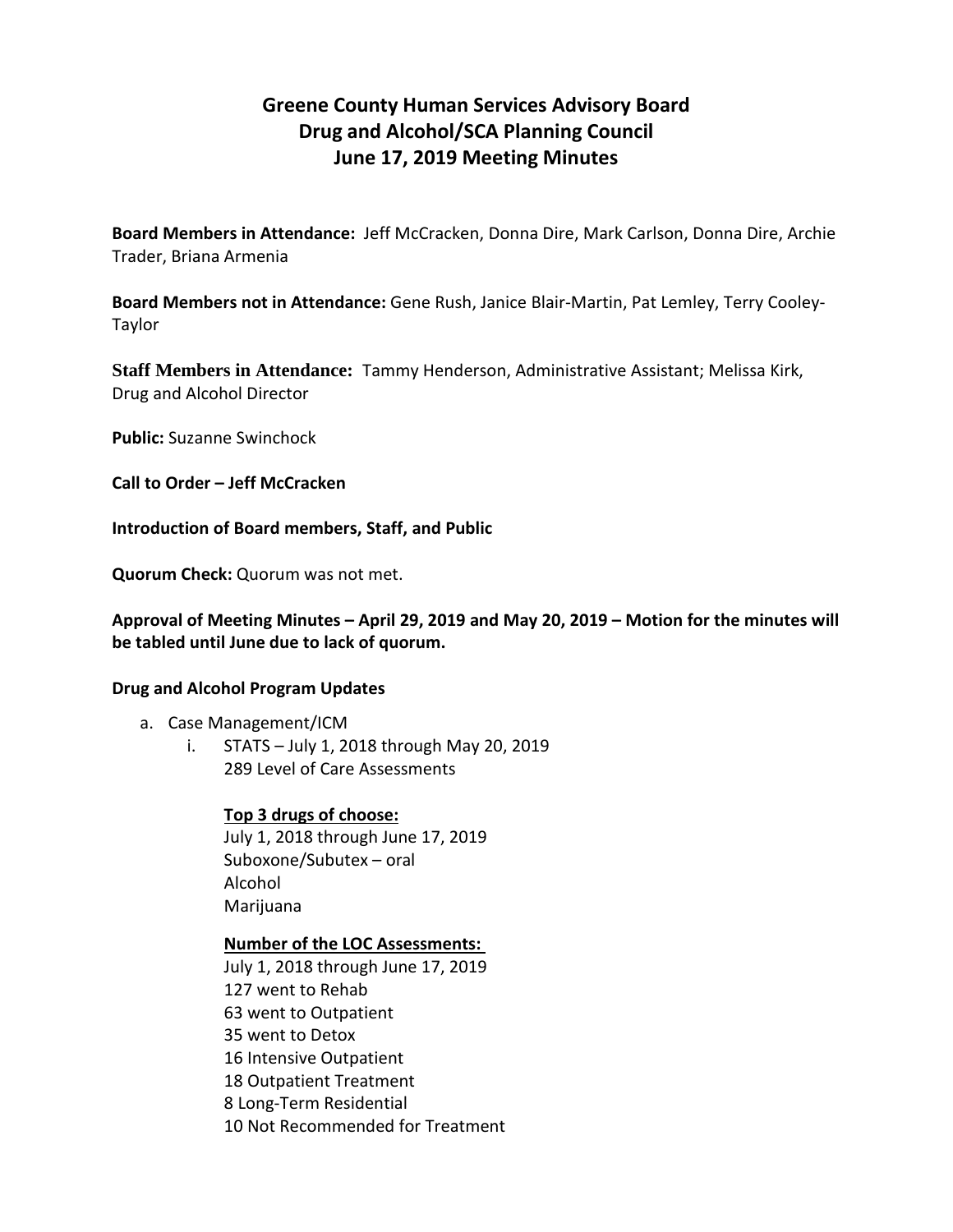4 Psycho Education

8 Medically Managed Inpatient Residential

- ii. Case Management Greene County Drug and Alcohol Program received the grant needed to add two additional case managers.
- b. Prevention
	- i. Programing in the schools Melissa gave a brief rundown of the prevention specialists and each school district that they cover and programs that they have been completing. Things have been wrapped up in the schools.
	- ii. Community Prevention
		- 1. June 1 is World No Tobacco Day. Event will be held at Carmichaels Pool. First 100 kids will get in free.
		- 2. Day Camps have started. Shana is doing Protecting You Protecting Me.
		- 3. Soccer Camp have started as well.
	- iii. Needs Assessment Currently working on the final Phase for the Needs Assessment. It is due in July 17th.
- c. Communities That Care
	- i. Events Pizza Party scheduled for June  $20<sup>th</sup>$  at Park View Knoll. Unfortunately, no one attending the event that was scheduled at West Sides.
	- ii. Funding Currently Greene County Human Services Drug and Alcohol Program has enough donations to carry CTC through mid-fall. Most activities that are scheduled require minimal funds. Currently looking for additional funding to apply for.
- d. Opioid Strategies
	- i. Drug Take Back Boxes & Drug Take Back Day Ordering new take back. Waiting for them to come in. Flyers were passed around with all of the dates, times and places drugs and can be dropped up.
	- ii. Naloxone Distribution Waynesburg Borough Police Department has contacted Greene County Drug and Alcohol Program to begin carrying Naloxone.
	- iii. Navigator Taylor Horr attended the last Drug and Alcohol Subcommittee meeting. Taylor works for SPHS Care Center. Taylor is still currently in training.

# **Recovery Oriented System of Care (ROSC)**

- a. Opioid Task Force Opioid Presentation Stigma Session at the fairgrounds on June 4.
- b. Oxford Houses Melissa reported that they are still working on getting men's Oxford House into a licensed recovery house. The regulations are extremely strict.